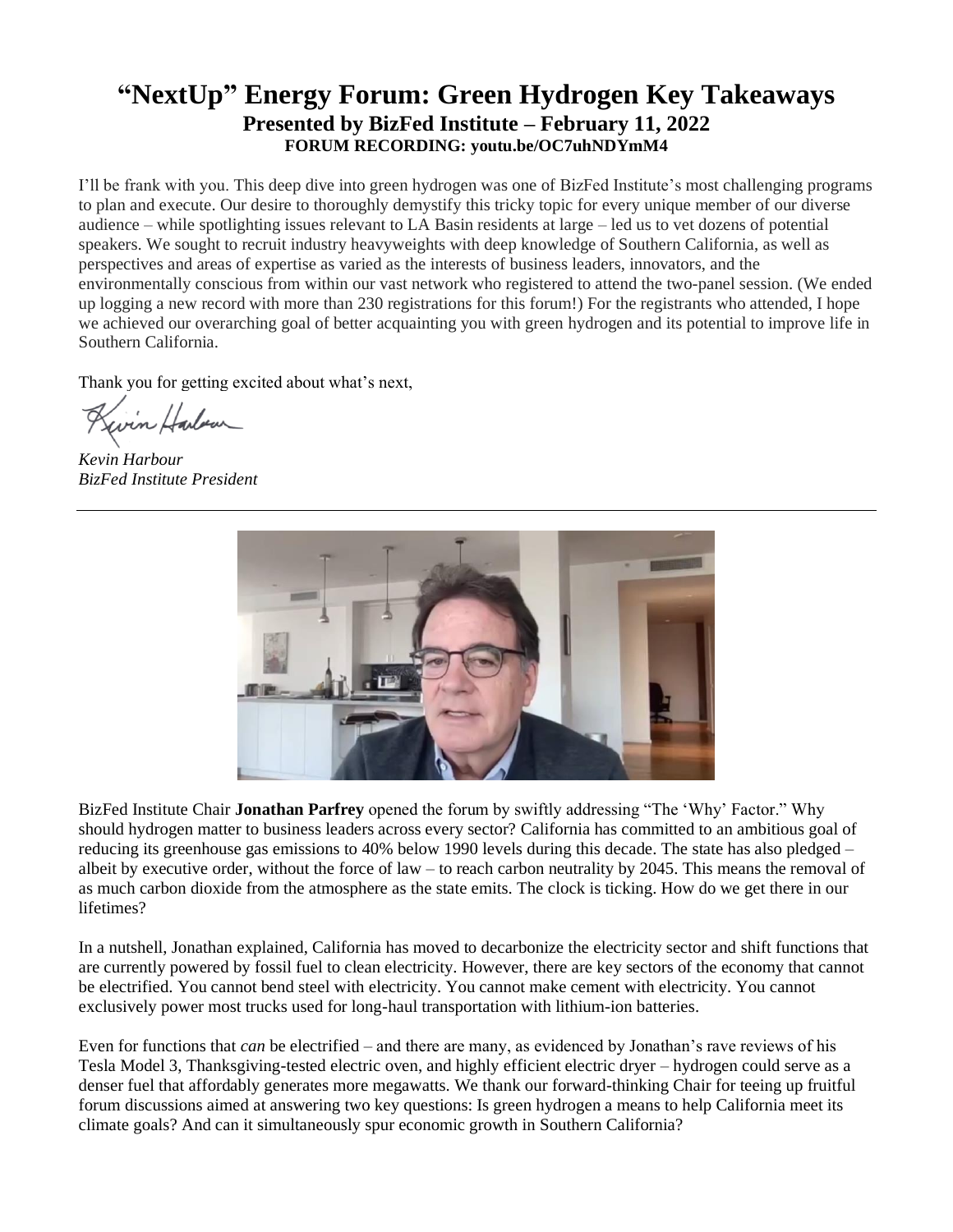

Next up in our program was a brief explainer of how BizFed Institute's "NextUp" programming brings together thought leaders invested in exploring early-stage ideas. Educating our members about solutions that are right around the corner will empower them to reimagine how they tackle issues we face today, said BizFed Founding CEO **Tracy Hernandez**. One of our most powerful "NextUp" research initiatives involves parsing real-time intelligence to gauge attitudes about these early-stage ideas. **Kevin Klowden**, Executive Director of the Milken Institute's California Center and a managing economist at the Institute, stepped up to deliver a series of eyeopening findings from our "Energy Flash Poll."

- 103 respondents completed the 8-question poll. The sectors they self-reported representing include professional services, real estate, transportation, energy, construction, education, public agency, chamber of commerce, technology, retail/wholesale, hospitality, goods movement, financial services, entertainment/travel, and other.
- Green hydrogen is not a widely understood reliant energy option. 54% of respondents reported having "no familiarity" or "very limited familiarity" with green hydrogen.
- Green hydrogen does, however, have the potential to be a widely embraced reliant energy option. 61% of respondents said the impact of continued green hydrogen development on their industries would be positive, while only 4% said it would be negative.
- Respondents were in almost unanimous agreement that green hydrogen will become an "increasingly viable" fuel source," although concerns remain, chief among them the costs of producing green hydrogen, issues related to storage and transportation, and uncertainty about efficacy in both commercial and residential settings.
- There is also significant concern that California may not be moving fast enough to take advantage of federal incentives to create the nation's first hydrogen hub.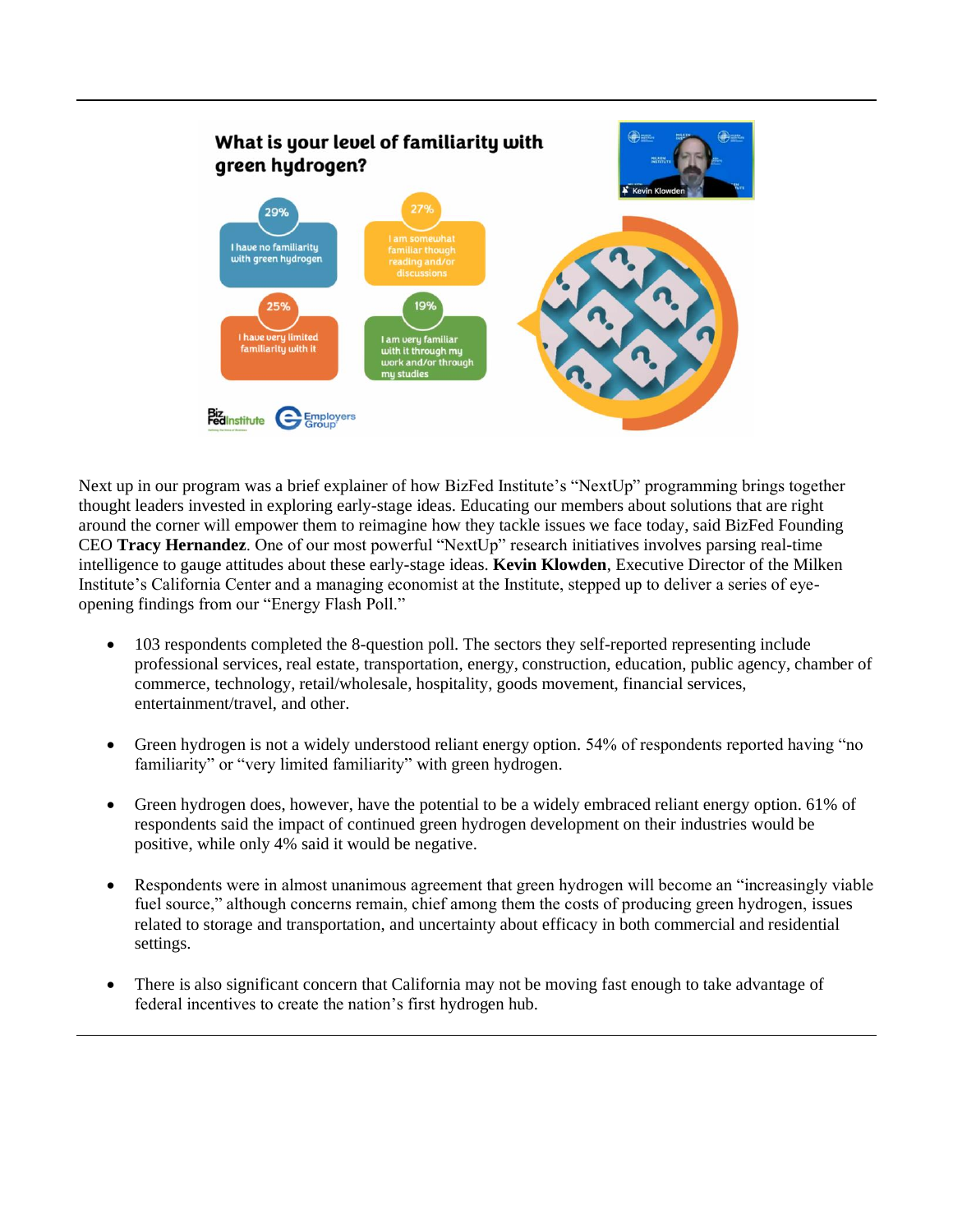

Keynote speaker **Geoff Eisenberg**, partner at the Ecosystem Integrity Fund, emphasized the importance of balancing sustainability and profitability. "No one is going to invest in green hydrogen unless it makes economic sense," he said. Why choose hydrogen if it costs more per kilogram to produce than a gallon of diesel? Now, for the first time, green hydrogen is "green enough" and cheap enough to warrant long-term purchase agreements. It's quickly becoming a standout attraction to project developers because of four key factors that are shifting the balance of sustainability and profitability:

- Push for decarbonization
- Broadening use cases for hydrogen
- Policy support and increased investment
- Declining production costs driven by cheaper electricity and electrolysers.

Geoff drilled down on Jonathan's observation that certain essential functions cannot be powered with solar and batteries, including industrial processes, trucking, and shipping – sectors that form the beating heart of Southern California's economic vitality. Hydrogen can be an effective replacement for diesel in these tough-to-electrify operations that involve heavy parts, long-distance travel, and molecular buildup or heat. It's a flexible fuel, the lightest element on the periodic table, and offers decent energy density. Even challenges associated with hydrogen make it well-suited for our region. It naturally "wants to escape" and doesn't want to be stored, transported, or forced into a pipeline, explained Geoff. The best thing to do is to use it where it's produced. **The LA Basin is uniquely positioned to produce cheap hydrogen – using the abundant solar we overproduce in the middle of the day – and then use it locally to serve our robust customer base.**

Southern California ports could be game-changing leaders in green hydrogen adoption. The Ports of Los Angeles and Long Beach are "probably a good place to start" because of their un-electrifiable operations centered around heavy loads traveling long distances, according to Geoff. The Port of Los Angeles has already committed to moving forward with its \$82.5 million "Shore to Store" project entailing five new hydrogen fuel cell heavy-duty trucks with 2 hydrogen fuel stations, two battery-electric yard tractors, and two battery-electric forklifts.

Aviation, which is also difficult to decarbonize through other means, could be another market-rattling use case for green hydrogen. 81% of the world's energy companies are already investing in hydrogen or are "eager to enter the market," according to a study cited by Geoff. 67% of the world's energy company leaders believe hydrogen offers the most appealing growth opportunities in the energy space.

According to the "Hydrogen Insights 2021" report released by the Hydrogen Council in collaboration with McKinsey & Company, **\$300 billion is committed to hydrogen projects through 2030**. Geoff expects this figure to triple during the next decade. Adoption at our ports could be key to attracting more of this capital to California and spurring project developers to build out hydrogen capacity. There are currently 228 hydrogen projects around the world, but most are located in European countries, which are not nearly as well-positioned as the LA Basin to support both large-scale supply and demand.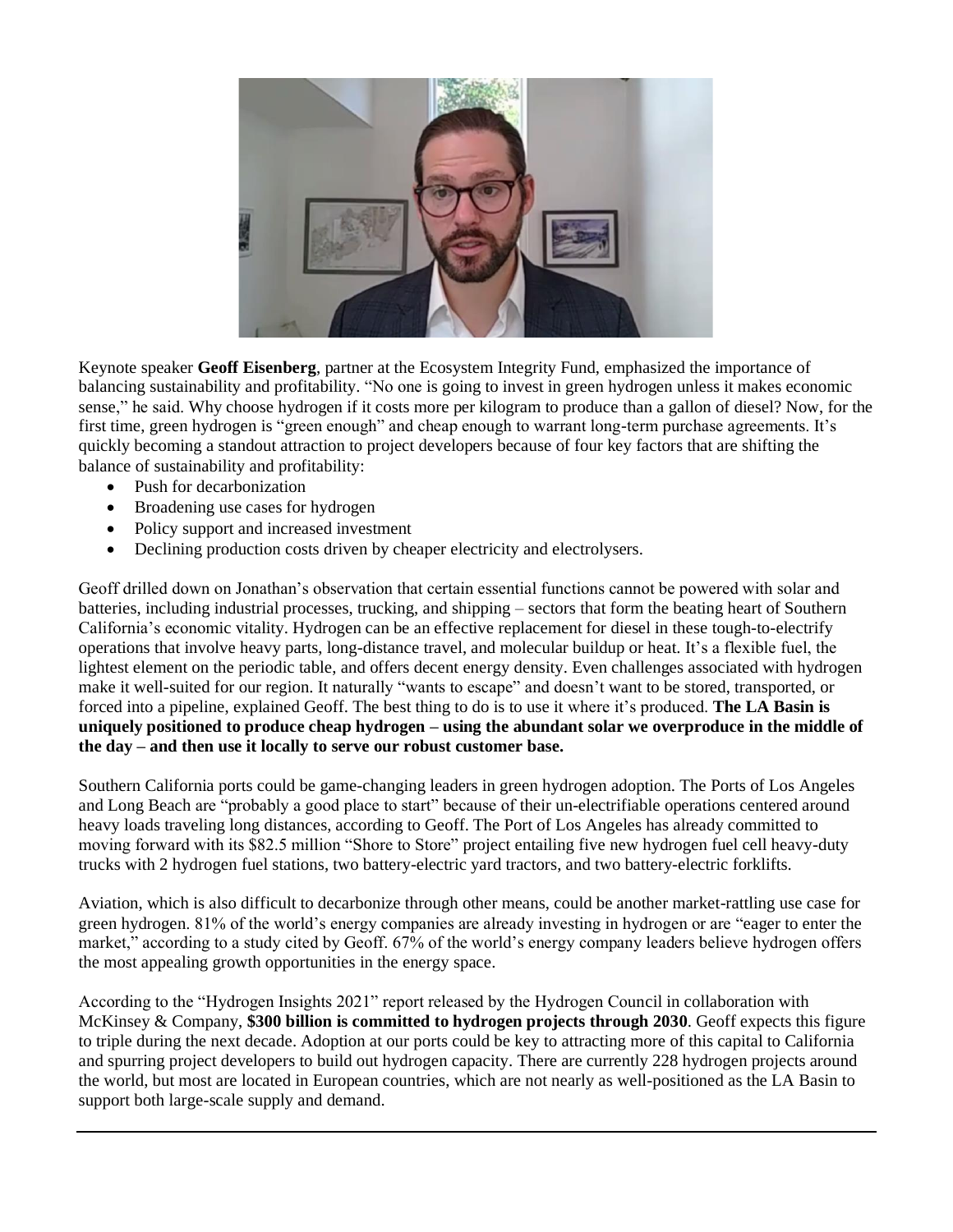## **PANEL #1: Green Hydrogen in Energy Supply & Distribution**



Moderator **Janice Lin**, founder of the Green Hydrogen Coalition (GHC), opened the first panel of the forum by describing how a simple question she asked while serving as executive director of the California Energy Storage Alliance led her to form the Coalition 2.5 years ago: "To achieve 100% renewable energy for California's power sector, what duration of energy storage will we need in California?" She zeroed in on low-cost wind and solar, matched supply to demand, and arrived at the conclusion that we would need multi-day, weekly, monthly, and ultimately seasonal energy storage. Janice said green hydrogen, which the GHC defines broadly as hydrogen that has climate integrity and is not produced with fossil fuels, was the only logical renewable energy choice. She challenged her three panelists (who represent distinct players within the green hydrogen economy: producer, bankable consumer, and infrastructure/delivery/storage provider) to achieve three goals with their roundtable discussion:

- Ensure all attendees are calibrated on global progress in the hydrogen sphere, especially federal developments and how California (specifically the LA Basin) fits in.
- Provide a comprehensive list of high-priority green hydrogen opportunity and applications for the LA Basin.
- Answer questions about how civic and business leaders can work together to accelerate progress and spur enthusiasm for green hydrogen's many local uses.

Panelist **Viraf Soroushian**, director of business development and technology at 8minute Solar Energy and a member of the company's hydrogen program, called green hydrogen a "natural extension" of what our region is already implementing. But we're not leading the pack on the international stage. 28 countries worldwide – mostly in Europe; also Australia, Japan, Korea, and Chile – have released hydrogen strategies and roadmaps. The United States is not on this list. Another 22 could release hydrogen strategies this year, encouraging much-needed dedicated funding. Internationally, hydrogen incentives and subsidies total \$100 billion through the end of the decade, which some analysts don't believe is sufficient for hydrogen to become competitive. What California may lack in funding or coordinated strategy, however, it more than makes up for with potential, especially in the LA Basin. We are forecast to have a superior hydrogen supply/demand model, with both a robust customer base and exceptional ability to produce.

Panelist **Louis Ting**, director of power planning development and engineering for the Los Angeles Department of Water and Power, called for the strategic use of the more than 120 "Empire Building-sized" salt caverns in Utah available for the city's hydrogen storage needs. This could solve the issue of seasonal storage, allowing producers to generate and stockpile significant amounts of green hydrogen for year-round use. But will it be enough? According to the LA 100 study completed last year, the LA Basin needs hydrogen generation capacity of approximately 2,600 megawatts to reliably serve residential, commercial, and industrial customers. Our current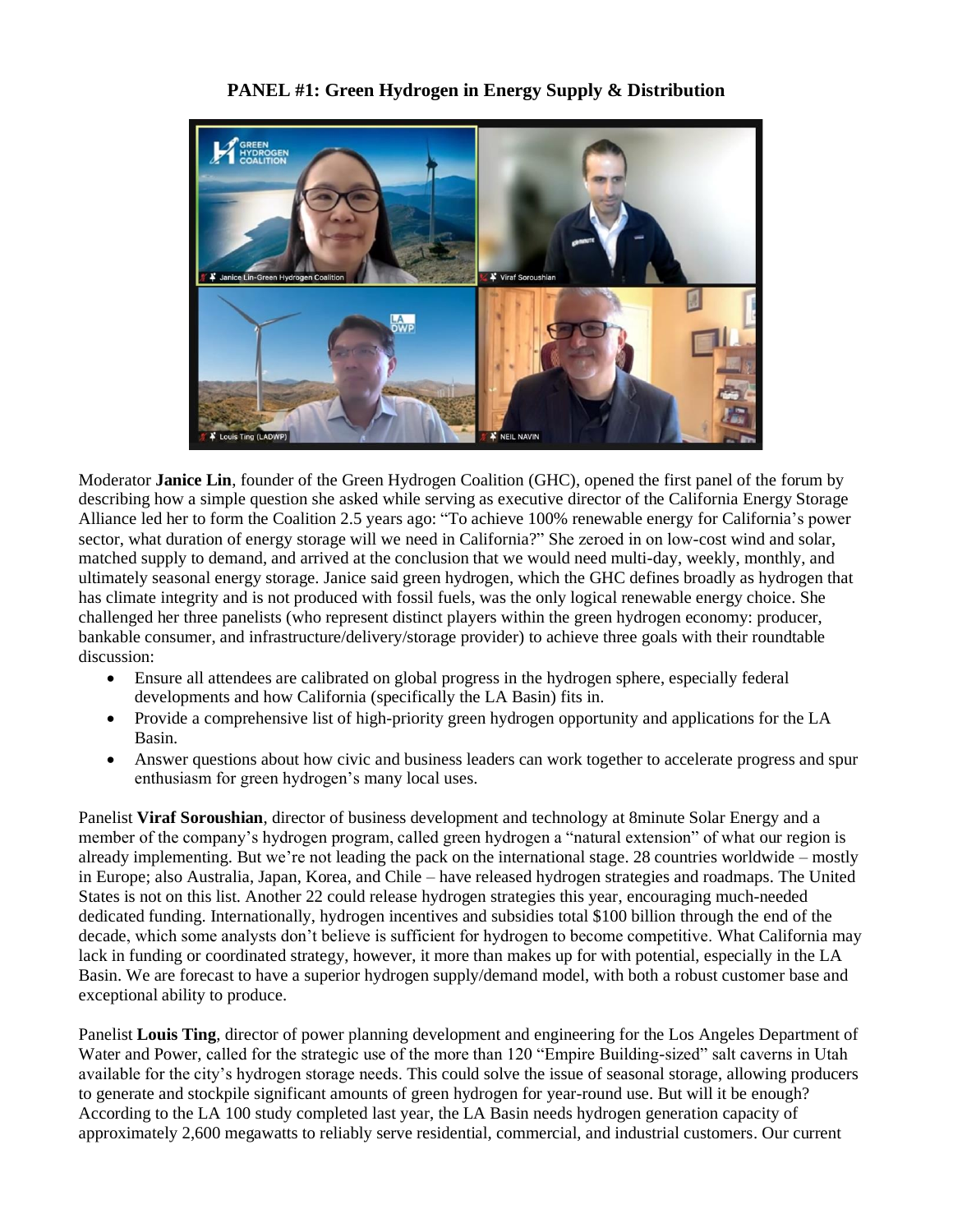capacity running natural gas stands at 3,300 megawatts. The business community can support efforts to make this transition equitably and efficiently.

Panelist **Neil Navin**, vice president of clean energy innovations for Southern California Gas Company, called the value of hydrogen as a decarbonizing tool a significant factor in the company's decision to commit to reaching carbon neutrality by 2045. SoCal Gas, which serves 22 million people, is the largest natural gas utility in the nation to make such a commitment. It's a big step for our region. Although often associated with entertainment and innovation, Southern California is the largest manufacturing center in the United States. The tough-to-electrify manufacturing sector supports essential, well-paying, stable middle-class jobs that require low-carbon and nocarbon solutions to keep pace with our economic growth and climate goals, said Neil. The transition to a sustainable and profitable hydrogen economy calls for collaborative efforts. Green hydrogen production for the region will likely take place in the LA Basin, Utah, and elsewhere, Neil predicted. We also need policies that provide more certainty for the market.



## **PANEL #2: Green Hydrogen Infrastructure**

Moderator **Josh Bledsoe**, counsel in the Environment, Land & Resources Department at Latham & Watkins, applauded the timeliness and regional relevance of this conversation. He declared green hydrogen "as important in the LA Basin as it is anywhere in the world" due to our confluence of air quality challenges, energy reliability and resilience concerns, goods movement activity, and concentration of tough-to-electrify industries. Josh noted the difficulty of building energy infrastructure – or any type of infrastructure – in the LA Basin and challenged his four panelists (who represent the transportation, manufacturing, supplier, and technology sectors) to empower attendees with answers about how to build the right infrastructure, in the right way, in the right places to support hydrogen production, delivery, and adoption.

Panelist **Erik Neandross**, CEO of Gladstein, Neandross & Associates, believes green hydrogen developments are only in their first inning in the truck market. Transit has been the lead application for hydrogen fuel cells for the last two decades, but we can expect "something exciting" within the next five years. The Innovative Clean Transit (ICT) regulation adopted by the California Air Resources Board (CARB) in December 2018 is already fueling a shift in decarbonization strategies and broad interest in hydrogen. The rule requires all public transit agencies to gradually transition to a 100% zero-emission bus fleet. Initially, industry leaders expected at least 98% of compliance to be supported by battery electric solutions. Now, it looks like 30%-40% of agencies covered by the rule are considering hydrogen fuel cell vehicles as an alternative, Erik said. In order for hydrogen to be competitive in the commercial truck sector, we need public infrastructure that supports fast fueling and flexible storage.

Panelist **Rick Bohan**, vice president of sustainability at Portland Cement Association, pointed to hydrogen as a vital element in the road map to carbon neutrality the company rolled out last October. It's attractive for three key reasons: it's a clean fuel, has competitive energy per unit mass, and eliminates the 40% share of emissions currently